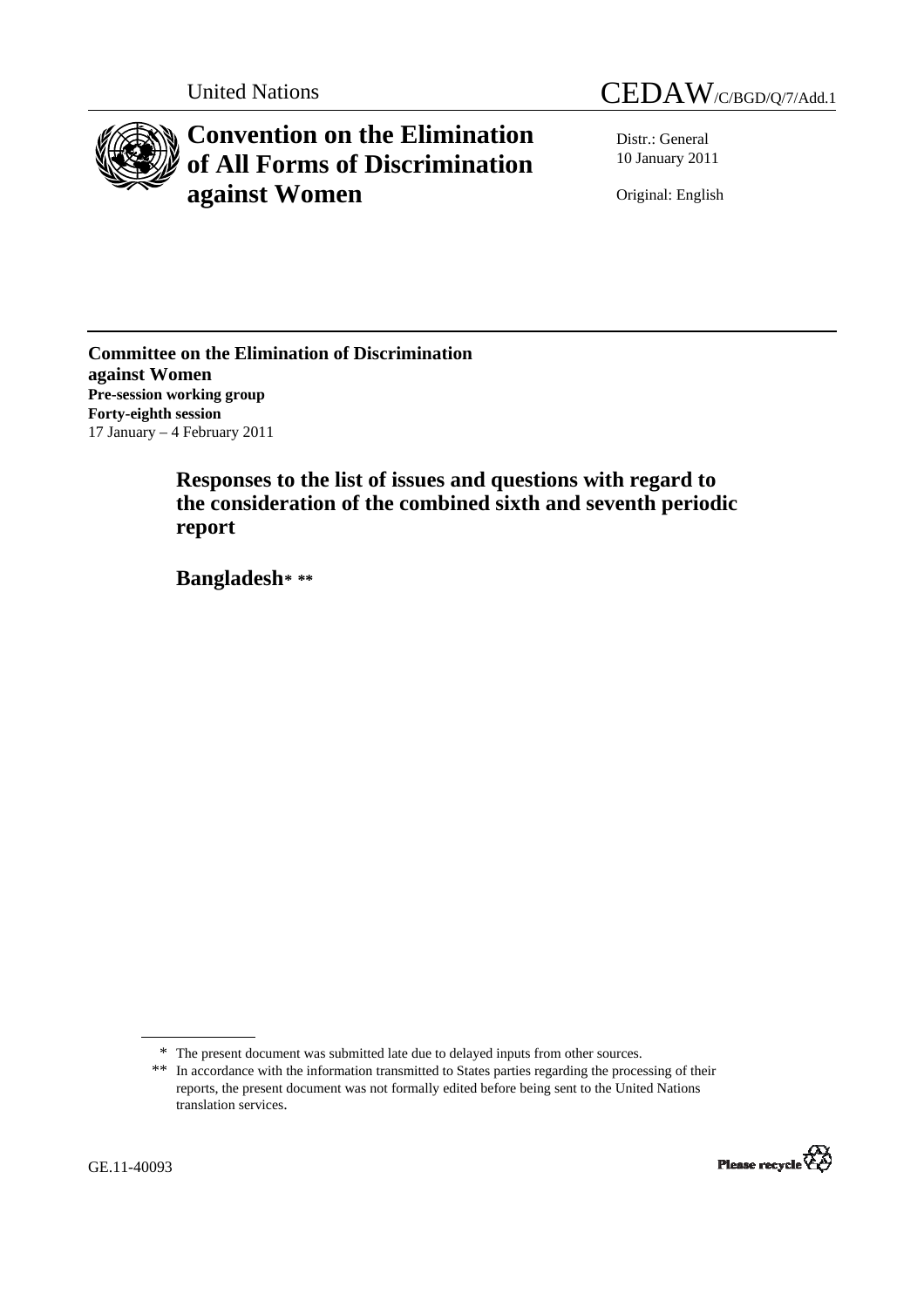## **Responses to the list of issues and questions with regard to the consideration of the combined sixth and seventh periodic report (CEDAW/C/BGD/Q/7)**

## **Legislative framework, definition of discrimination, reservations**

#### **Reply to the issues raised in paragraph 1 of the list of issues**

1. With regard to articles 2 and 16, paragraph 1 (c), of the Convention on the Elimination of All Forms of Discrimination against Women, the Government of Bangladesh is actively considering the withdrawal of reservations to the Convention.

## **Reply to the issues raised in paragraph 2 of the list of issues**

2. As mentioned in paragraphs 70 and 71 of the combined sixth and seventh periodic report (CEDAW/C/BGD/6-7), the definition of discrimination in the Constitution of Bangladesh is already in line with article 1 of the Convention. Moreover, all related policies, procedures and laws are in conformity with this provision in the Constitution.

- 3. Examples of steps taken include:
	- Women are able to operate bank accounts jointly with men (husband, son, brother etc.)
	- Labour Act 2006 provides protection to women against discrimination of unequal wages
	- Provision has been made in the Agricultural *khas* (government owned) Land Leasing Guideline to issue lease documents both in the name of husband and wife on equal partnership basis
	- Provision has been made in the Guideline to give priority to widows with an able son or abandoned women.

## **Access to justice**

## **Reply to the issues raised in paragraph 3 of the list of issues**

4. With regard to ensuring women's access to justice not only in cases of violence but in all areas covered by the Convention, systems/mechanisms in place include a legal aid fund available at district level, related activities of several projects and programmes such as capacity development of police, judges, public prosecutors and lawyers; training of health professionals, social workers, and NGO workers on gender dimension as to access to justice.

5. The Ministry of Home Affairs is implementing a Police Reform project through which a women police force is being further developed and a gender policy is being implemented. This project also:

- Organizes training workshops on gender awareness
- Prepares gender guideline for model police stations
- Sets up victim support centres under the guidance of women police
- Forms a network of women police
- Ensures security, a work-friendly environment and facilities for women police.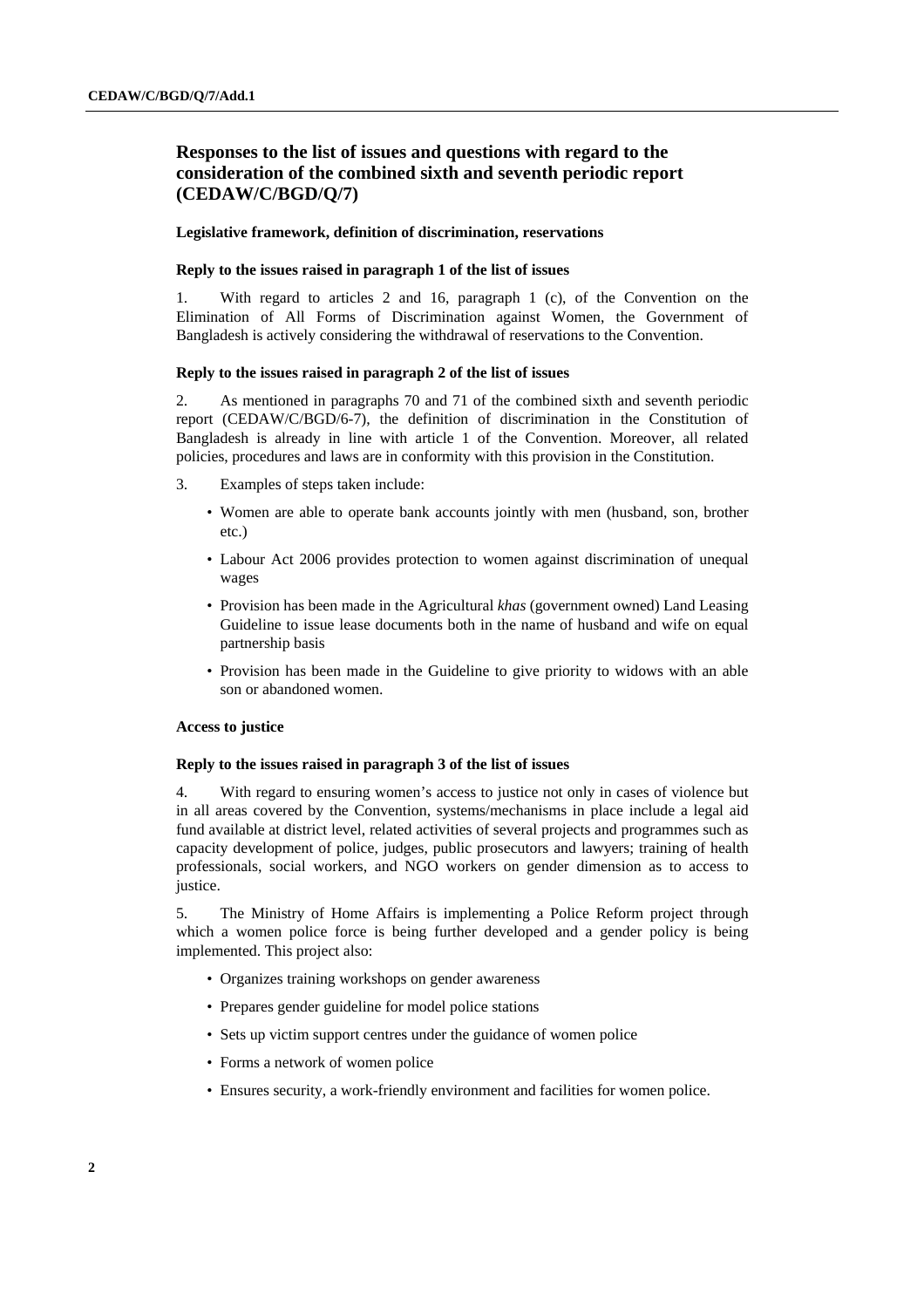- In the post of Officer in charge of Police, Superintendent of Police and Deputy Commissioner women officers have been appointed. In the Armed Forces women have been appointed for the first time.
- The Ministry of Women and Children Affairs (MoWCA) has taken initiatives to mainstream women in Community Policing under the framework of gender responsive community policing.

6. The Ministry of Law, Justice and Parliamentary Affairs is providing legal opinions on drafted laws on women rights, dignity and development that are received from other ministries. This ministry is also giving opinions when there is effort to frame any law regarding women oppression, empowerment and development.

7. Other measures in place include:

(a) The Ministry of Women and Children Affairs is operating six shelter homes for women in Six Divisions of the country to support women victims of violence by providing them with shelter, training and legal aid. In addition seven one-stop crisis centres have been providing services to the survivors of violence against women (VAW) (women and children) at different Medical College Hospitals in different divisions;

(b) MoWCA (Multi-Sectoral Programme on Violence against Women (MSP-VAW project)) has been implementing advocacy campaigns on multiple dimensions of access to justice, including the activation of institutional mechanisms for justice delivery and awareness raising among women at the grass-roots level through courtyard meetings about their legal rights, as to marriage, divorce, maintenance, constitutional rights, prevention of child marriage, dowry, domestic violence etc. In addition, the functioning of the courts, activation of the National Human Rights Commission, the development, amendment, and implementation of laws, ensuring that alternative dispute resolution is accessible and effective, and conducted within the framework of law, and with respect for due process and principles of equality and non-discrimination are being further strengthened.

## **Gender mainstreaming**

#### **Reply to the issues raised in paragraph 4 of the list of issues**

- 8. The advantages of gender budgeting include:
	- (a) Promoting gender equity and equality;
	- (b) Reducing poverty in a more effective manner;
	- (c) Improved monitoring of the achievement of policy goals;
	- (d) Promoting good governance; and
	- (e) Ensuring accountability and transparency.

9. The impact of gender budgeting in four important ministries in terms of percentage of the budgetary allocation that is expected to benefit women is shown below (ref. Gender Budgeting Report 2010-11, Finance Division, Ministry of Finance). The percentage figures are shown for three types of budget allocations for each respective ministry  $-$  top 10 projects, annual development programme (ADP), and total allocation for the respective ministry.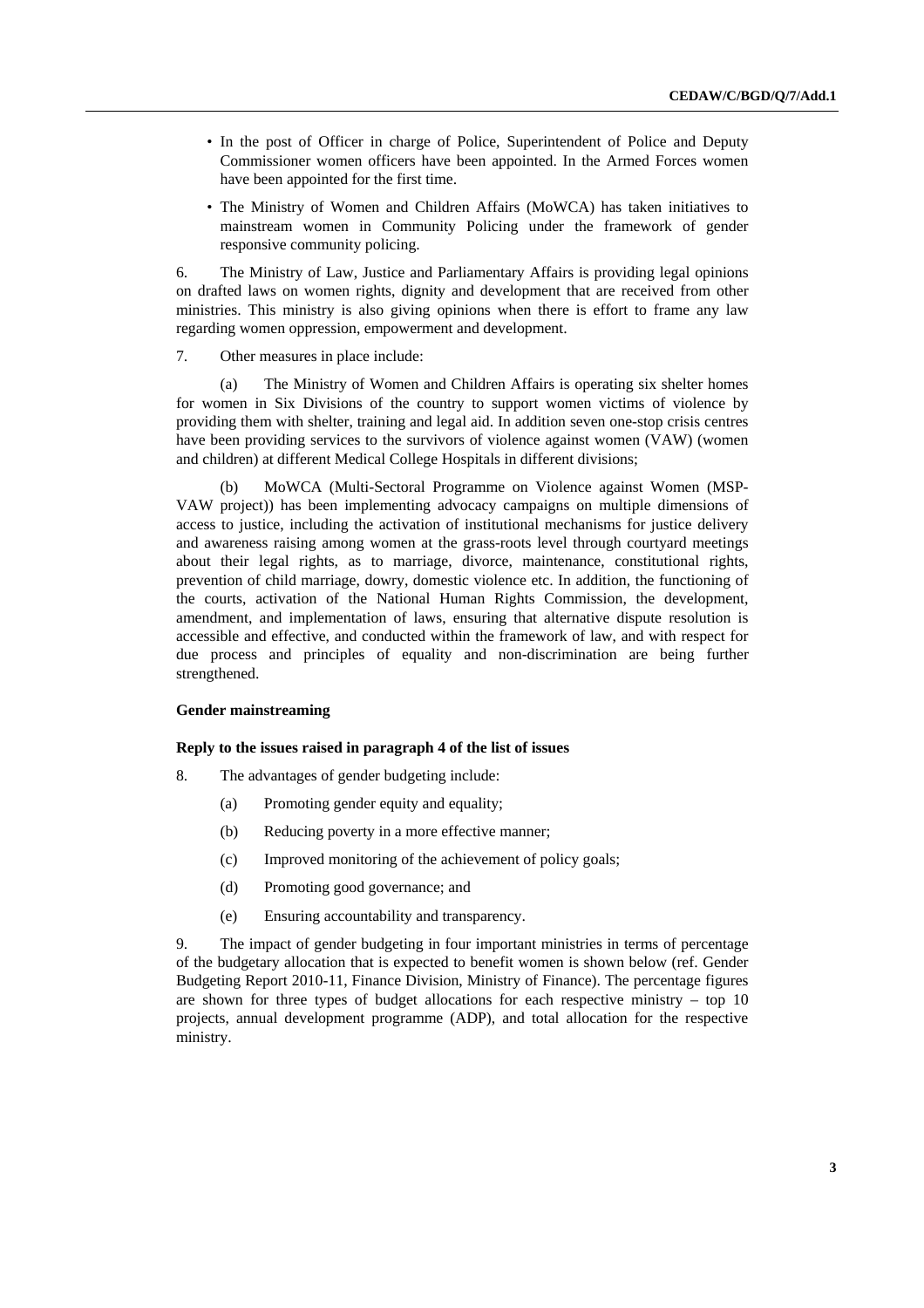**Table 1** 

| Ministry/Division                 | Total of top ten<br>projects $(\% )$ | Total ADP budget<br>(%) | Total ministry<br>budget $(\% )$ |  |  |
|-----------------------------------|--------------------------------------|-------------------------|----------------------------------|--|--|
| 1. Education                      | 56.95                                | 50.76                   | 23.29                            |  |  |
| 2. Health and Family Welfare      | 58.88                                | 54.11                   | 32.33                            |  |  |
| 3. Social Welfare                 | 50.83                                | 50.05                   | 19.91                            |  |  |
| 4. Disaster Management and Relief | 45.53                                | 45.83                   | 77.83                            |  |  |

10. As can be seen in table 1, there has been substantial allocation of government budget for the benefit of women and girls in each of the four ministries.

11. The impact of gender budgeting in the next six ministries and divisions in terms of percent of the budgetary allocation for FY 2010-2011 that is expected to benefit women is shown in table 2.

#### **Table 2**

| Ministry/Division                                 | Total of top ten<br>projects $(\% )$ | Total ADP budget<br>(%) | Total ministry<br>budget $(\% )$ |
|---------------------------------------------------|--------------------------------------|-------------------------|----------------------------------|
| 1. Agriculture                                    | 50.26                                | 29.35                   | 26.53                            |
| 2. Environment and Forest                         | 55.00                                | 58.39                   | 44.22                            |
| 3. Fisheries and Livestock                        | 66.55                                | 57.47                   | 32.61                            |
| 4. Land                                           | 28.52                                | 29.02                   | 18.40                            |
| 5. Rural Development and Cooperatives<br>Division | 84.40                                | 84.56                   | 62.28                            |
| 6. Water Resources                                | 62.93                                | 53.39                   | 39.16                            |

12. Similar to the case of the first four ministries, it can be seen from above; there has been substantial allocation of government budget for the benefit of women and girls in the above mentioned six ministries.

13. In the Budget Circular 1 distributed to the respective ministries annually by the Ministry of Finance as section (section-3) has been included with 14 criteria in responding to gender issues. Until fiscal year (FY) 2010-2011, a total of 33 ministries have been covered by the Medium Term Budget Framework (MTBF), and all the remaining ministries and divisions will be brought under the gender responsive budgeting process by the next FY 2011-2012.

#### **Violence against women**

#### **Reply to the issues raised in paragraph 5 of the list of issues**

14. Measures in place to ensure effective implementation of existing national legislation include the following:

(a) One-stop Crisis Centres (OCCs) located at six divisional medical college hospitals where a victim can receive multiple services (medical, legal, counselling, DNA test and referral support);

(b) National DNA Profiling Laboratory at Dhaka Medical College Hospital and five divisional DNA screening laboratories at government medical college hospitals;

(c) National Trauma Counselling Centre at Dhaka for providing necessary support to the survivors of VAW;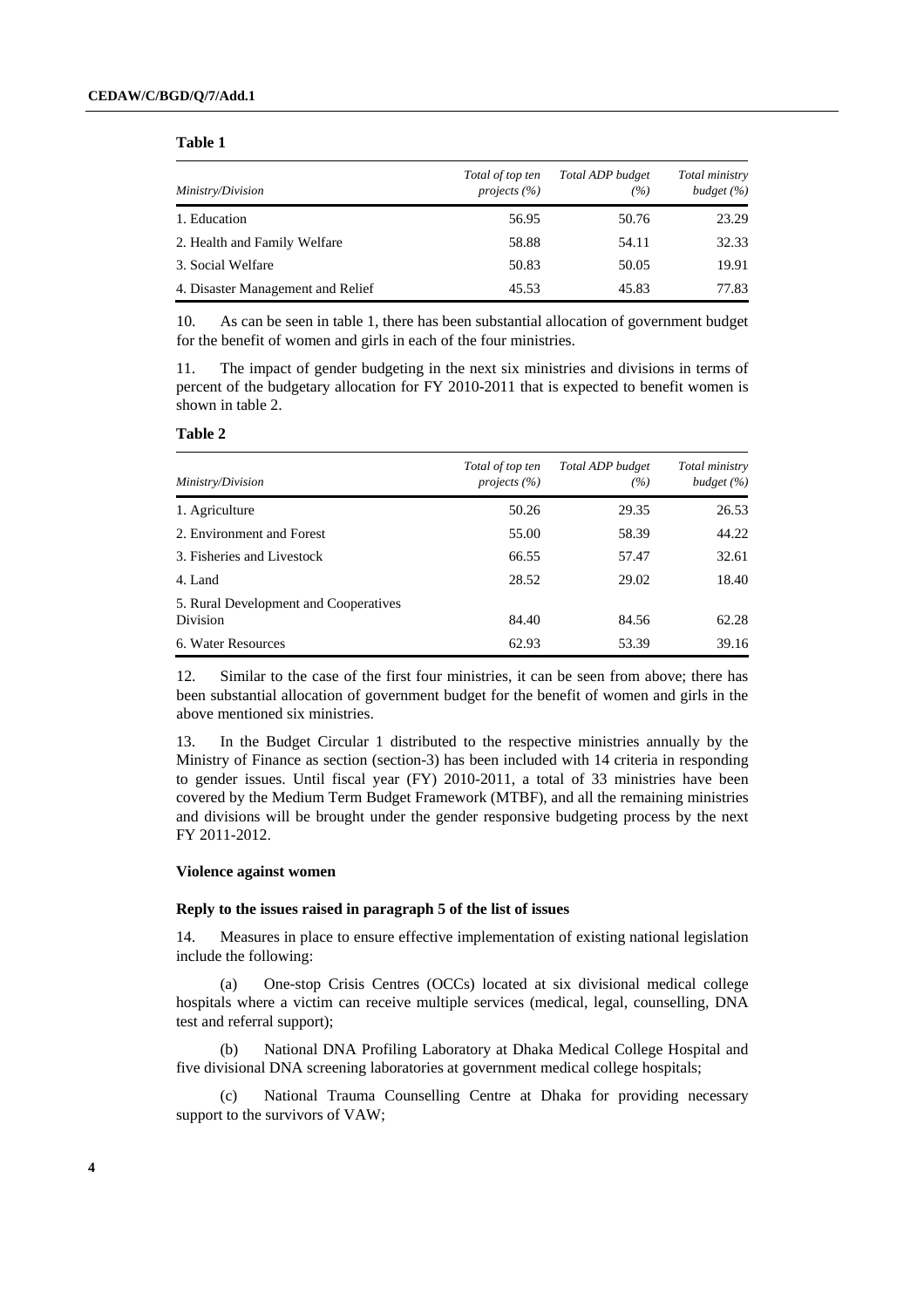(d) Six VAW Prevention Cells have been established under DWA where legal assistance is provided to oppressed, destitute, abused women and victims of violence;

(e) DWA has established six divisional Women Support Centres for distressed, shelterless, helpless and oppressed women with minor children who are being provided shelter, food, medicine, clothes, rehabilitation services etc. During their stay in the shelter, women are provided training on different trades and education, including primary education for the children;

(f) Prevention Cell for Violence Against Women in Dhaka set up by Jatiyo Mohila Sangstha (JMS);

(g) Awareness-raising programmes through various projects of different Ministries of the Government;

- (h) Consultation meetings on sexual harassment in educational institutions;
- (i) Rallies and events for awareness-raising against "eve teasing" is popularized;

(j) The High Court in its landmark judgement in the month of May 2009 has enlisted a set of activities or behaviours to be considered as sexual harassment, and these include:

- Unwelcome sexually determined behaviour
- Attempt to establish unwanted physical relation
- Sexually coloured verbal representation/remarks etc

(k) With the initiative of the Ministry of Home Affairs, the Mobile Court Act 2009 was amended in November 2010 (through induction of section 509 of the Penal Code 1860) to punish stalkers with up to one year imprisonment or imposition of fine or both;

(l) Central Cell for Prevention of Women and Child Repression at MoWCA ensures coordination of activities for preventing violence against women and children, and monitoring of such programmes;

(m) District Committees for Prevention of Violence Against Women;

(n) National Coordination and Monitoring Cell located at the Ministry of Home Affairs with participation of government organizations (GOs) and NGOs. Similar committees also exist at the district level.

(o) National Task Force on Acid Crime and Task Force on Legal Reform organized by the Ministry of Law, Justice and Parliamentary Affairs;

Inter-ministerial Coordination Committee for Prevention of Repression against Women and Children, chaired by State Minister, Ministry of Women and Children Affairs (MoWCA).

15. Women are now much more aware about the provisions of various laws and where they can report cases of violation as a result of awareness raising activities by GOs and NGOs. At the grass roots level, District and Upazila (sub district) Women Affairs Officers are implementing and organizing activities (such as community meetings and courtyard meetings) to make women aware about their legal rights regarding dowry and other types of violence. The Department of Women Affairs (DWA) is implementing the "Promotion of Gender Equality and Women's Empowerment" project (supported by the United Nations Population Fund (UNFPA) in eight selected districts – Cox's Bazar, Bhola, Comilla, Gopalganj, Kurigram, Mymensingh, Noakhali, Rangpur) with the objective to mobilize communities to end gender-based violence (GBV) and to bring attitudinal change in male members of the community and in-laws towards GBV.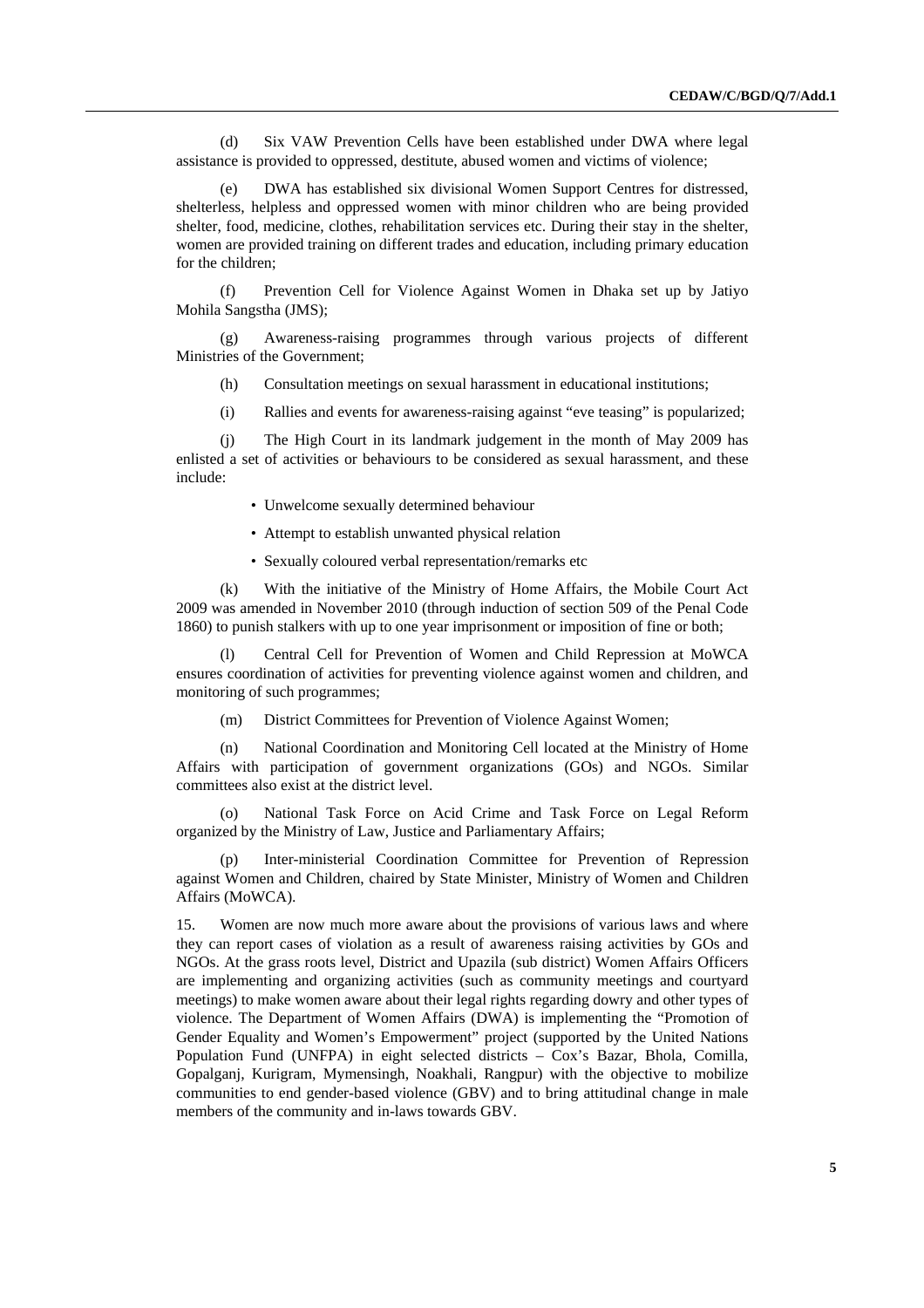#### **Reply to the issues raised in paragraph 6 of the list of issues**

16. The Domestic Violence (Prevention and Protection) Act 2010 was passed by the Parliament in October 2010 and this Act became effective on 30 December 2010 by way of issuance of Gazetted notification by the Government.

17. Key provisions include addressing all kinds of domestic violence, interactive provisions between criminal and civil provisions, temporary and permanent protection orders, scope for filing cases either at the police station or in court, punishing perpetrators or abusers through imprisonment, fines or social service, limiting the duration for disposal of cases and realization of compensation.

## **Reply to the issues raised in paragraph 7 of the list of issues**

18. MoWCA is carefully examining the directives of the High Court Division and the Drafts submitted by Law Commission and is in the process of initiating consultation with stakeholders for formulating a law to prevent sexual harassment. In the meantime, a special Provision has been drafted in consultation at the inter-Ministerial level defining sexual harassment and specifying punishment to be incorporated in the Prevention of Repression Against Women and Children Act.

19. Related measures include the following:

(a) Initiatives are underway by Ministry of Education for making arrangements for proper counselling at schools;

(b) Educational institutions and employers will maintain regular communication and effective consultation with administrative authorities to create awareness among personnel in law enforcement agencies;

(c) Prepare and publish booklets containing these guidelines and provisions of Constitution and statutes regarding gender equality and sexual offences;

(d) Create awareness regarding fundamental rights guaranteed by Constitution.

20. Following the directives of the High Court, various initiatives have been taken both in government and non-government sectors. Special committees have been formed in different ministries, divisions, and attached departments to prevent and address sexual harassment.

#### **Stereotypes and harmful traditional practices**

#### **Reply to the issues raised in paragraph 8 of the list of issues**

21. For the majority of citizens who are Muslims, polygamy is prohibited by law. According to Muslim Family Law Ordinance 1961 (VIII of 1961), section 6, a man cannot remarry without the consent of his first wife.

22. According to The Child Marriage Restraint Act 1929 (Act XIX of 1929), child marriage is also prohibited by law.

- 23. Measures taken to modify and eliminate these practices include:
	- Various awareness raising programmes implemented by GOs and NGOs (such as the Centre for Mass Education in Science (CMES))
	- Retention of girl students in schools
	- Adolescent girl clubs focusing on child marriage, "eve teasing", dowry, child rights, livelihood, disaster preparedness etc. Psycho-social counselling services are provided to children who have survived acid violence.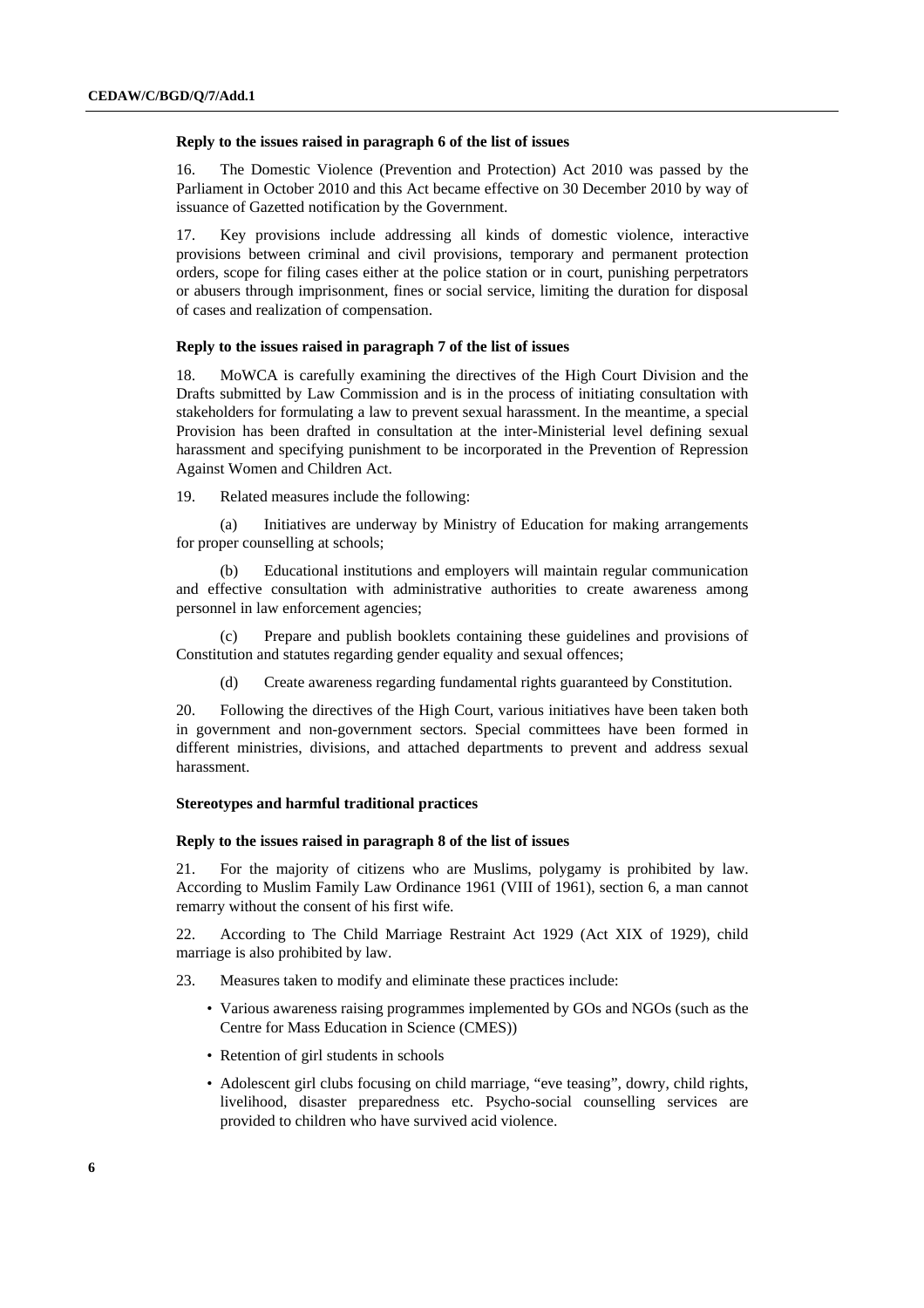- Updating the Child Marriage Law
- Initiatives taken for revision of the National Policy for Children 2010 (draft)

## **Reply to the issues raised in paragraph 9 of the list of issues**

24. As in the case of all development projects implemented by the government, the ones related to engaging males to change their stereotypical attitudes and norms are reviewed at the agency and ministerial level in the regular monthly review meetings.

- 25. Measures taken include:
	- Various awareness-raising programmes implemented by GOs (such as the Press Information Department) and NGOs (such as CMES)
	- Workshops at the national level organized under a UNFPA-supported project to change traditional behaviour of males
	- Eve teasing has been made a punishable offence as decided by mobile courts

## **Trafficking and sexual exploitation of prostitution**

## **Reply to the issues raised in paragraph 10 of the list of issues**

26. The meetings of the inter-ministerial/inter-agency committee and the GO-NGO national coordination committee for combating trafficking are more or less regular. Information collected by the anti-trafficking monitoring cell regarding trafficking cases is discussed and NGOs report on their respective activities. The committees also discuss high profile cases and policy issues. A good collaboration exists among the GOs and NGOs as shown by the NGOs reporting on sensitive cases and on the actions taken up by the government. The government also seeks NGO support whenever required (source: International Organization for Migration (IOM)).

## **Reply to the issues raised in paragraph 11 of the list of issues**

27. IOM does not have information on the "draft guideline for Bangladesh missions abroad to combat trafficking in persons" and there is no information on websites of the Ministry of Foreign Affairs (MoFA) and the Ministry of Home Affairs (MoHA).

28. According to IOM, there is no separate coordination mechanism among the United Nations Children's Fund (UNICEF), IOM and the Embassy of the United States of America. They are members of the existing GO-NGO national coordination committee.

## **Education**

## **Reply to the issues raised in paragraph 12 of the list of issues**

29. The Education Policy 2010 has included strategies to strengthen women in higher education through:

- Increase in facilities and effective steps to raise awareness of men and women
- Special scholarship and low interest bank loans for poor and meritorious female students
- Ensuring the participation of women in policy-level discussions and decisionmaking on women in higher education
- Subject wise training of teachers in revised curriculum and textbooks.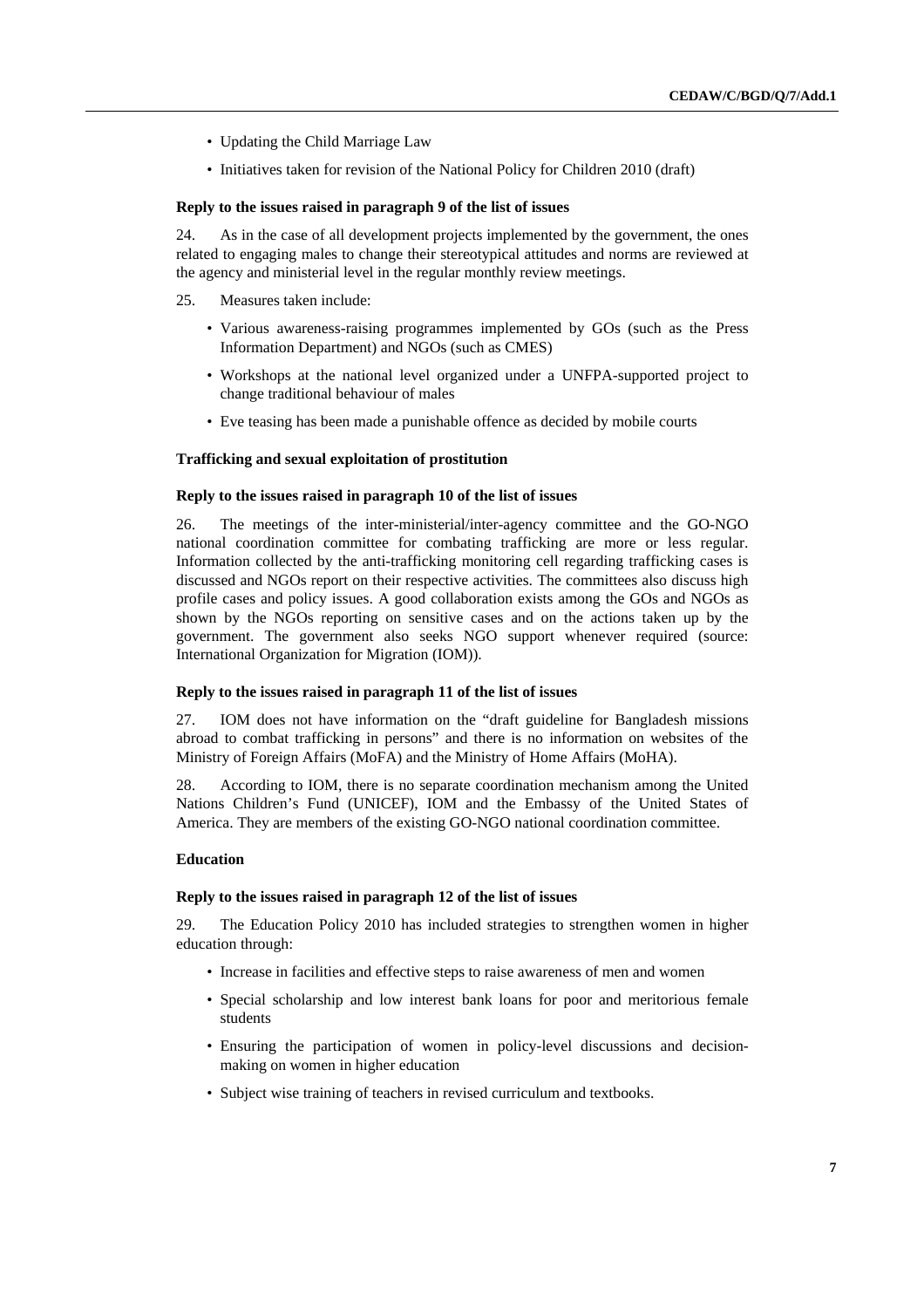30. The high female drop-out rate has been addressed through the introduction of stipends for higher secondary schools being provided to 30 per cent female students. So far, 338,000 female students have received stipends. Tuition fees for female students have been exempted up to  $10^{th}$  grade.

#### **Reply to the issues raised in paragraph 13 of the list of issues**

31. The Education Policy 2010 has been recently approved by the Parliament. It includes strategies to strengthen female education such as the following:

- The syllabus of primary education shall be properly revised to highlight the positive and progressive image of women and the issue of equal rights. The positive aspects of equal rights shall be introduced in the syllabus, so that the social attitude towards women changes
- In the syllabuses of the primary and secondary level more biographies of great women personalities and more works of women authors shall be included

#### **Reply to the issues raised in paragraph 14 of the list of issues**

32. The Education Policy 2010 includes strategies to strengthen female education through:

- Emphasis on part-time, vocational, non-formal, technical education for girl students
- Encouragement of girls in science education and professional education (such as engineering, medicine, legal, business etc.)
- Increased number of female polytechnic institutes and increased intake into upazila (sub district) level technical institutes

33. Measures taken to narrow the gender gap at tertiary education level include the setting up of an international Asian University for Women in Chittagong.

#### **Employment**

## **Reply to the issues raised in paragraph 15 of the list of issues**

34. According to the Bangladesh Labour Act (2006), section 332, no employee can harass a female employee through indecent or disrespectful behaviour, or in a manner that is contrary to her dignity and honour.

#### **Reply to the issues raised in paragraph 16 of the list of issues**

35. According to Bangladesh Labour Act (2006), section 46, women in the private sector enjoy the same 16-week maternity leave. Recently (18 December 2010), the government has announced that working women will enjoy six months of paid maternity leave from January 2011. At least 12.1 million female employees will be entitled to the leave.

#### **Reply to the issues raised in paragraph 17 of the list of issues**

36. According to the National Labour Policy, section 7.00 (L), and the Bangladesh Labour Act (2006), there is no scope for discrimination between the wages of men and women.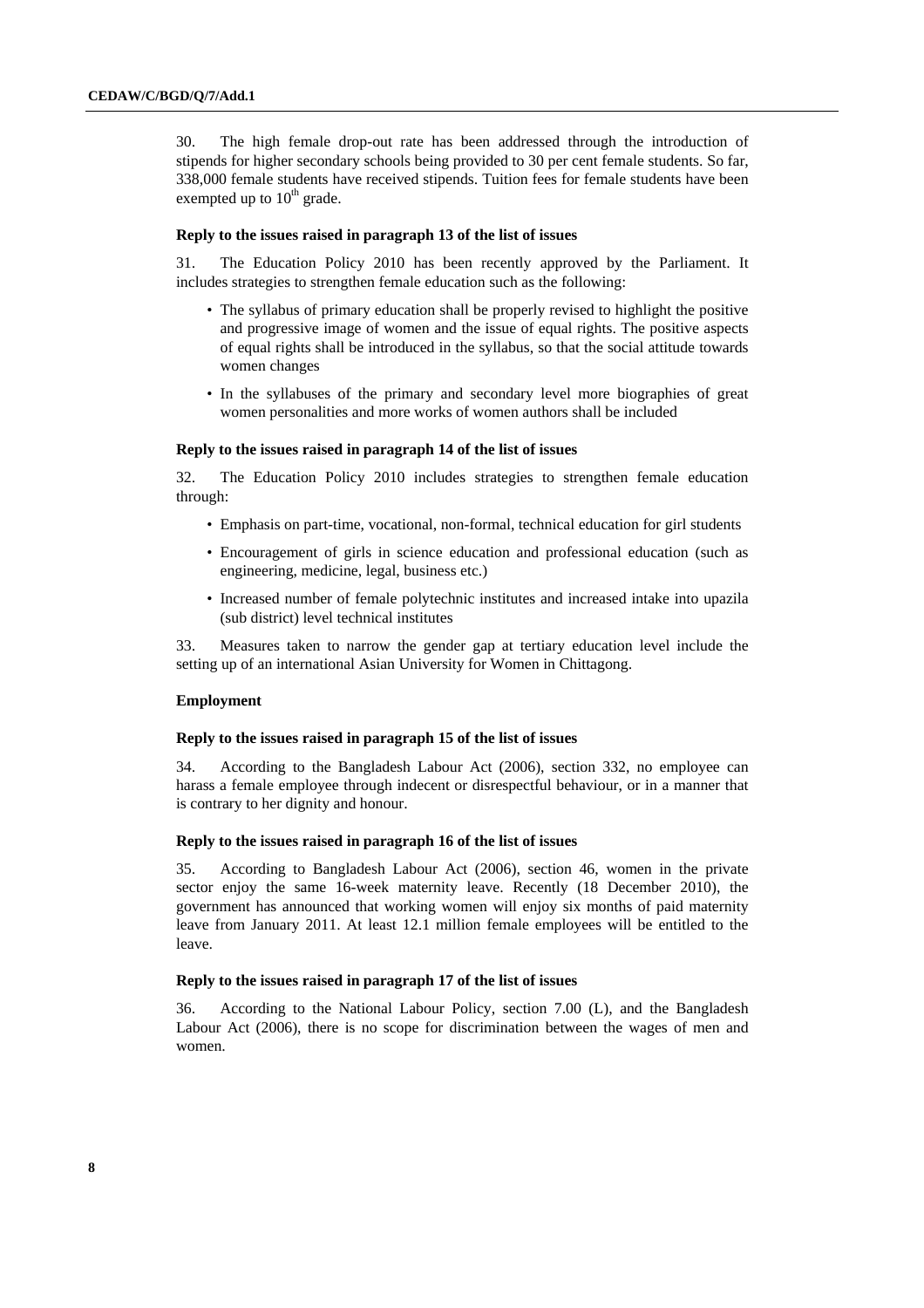## **Health**

## **Reply to the issues raised in paragraph 18 of the list of issues**

37. Bangladesh Shishu Academy undertakes broad-based programmes on health issues of the girl child through awareness-raising and publishes books, produces films and arranges discussion meetings and competitions.

38. The government has developed the "Adolescent Reproductive Health (ARH) Strategy" involving relevant ministries, United Nations agencies, national and international NGOs, and civil society groups. Based on the ARH Strategy, a National Plan of Action is under the process of development.

39. The Ministry of Labour and Employment is implementing two development projects – "Promotion of Reproductive Health, Gender Equality and Women Empowerment in Garments Sector" and "Promotion of Reproductive Health, Reproductive Rights, Gender Equality and Prevention of HIV/AIDS" in the tea plantation communities.

40. Other ongoing initiatives/programmes aimed at improving the health of adolescent girls include:

- Adolescent and youth-friendly services available at Mother and Child Welfare Centres (MCWCs) and Union Health and Family Welfare Centres (UHFWCs)
- Iron and folic acid supplement for correction of anaemia and nutrition counselling
- Awareness programme for prevention of early marriage
- Distribution of contraceptives to delay pregnancy
- Women-friendly public health facilities with separate waiting areas, ticket counters, toilets and counselling facilities
- Specialized trainings have been organised for developing the capacity of health personnel for providing youth-friendly services
- Initiative has been taken to revitalise existing Community Clinics (CCs) in rural areas, and providing health services for adolescents is a priority service of CCs.

41. The National Education Survey (Post Primary) – 2008 Statistical Report of Bangladesh Bureau of Educational Information and Statistics (BANBEIS), Ministry of Education, mentions that there are separate female toilets in educational institutions as indicated in table 3.

## **Table 3**

| No. of institutions | No. of female toilets |
|---------------------|-----------------------|
| 18,756              | 39,639                |
| 3.254               | 3,148                 |
| 9.316               | 9,023                 |
|                     |                       |

## **Reply to the issues raised in paragraph 19 of the list of issues**

42. Government has planned to establish one CC for every 6,000 population and a total of 18,000 such CCs will be established in both urban and rural areas, in addition to the more than 10,000 CCs that are currently operational. Services offered by CCs are free of cost and they are well connected by roads, thereby providing easy access. Although CCs are publicly owned, their management is organised by a local committee known as a Community Group (CG) comprising 9-13 members (of whom at least four must be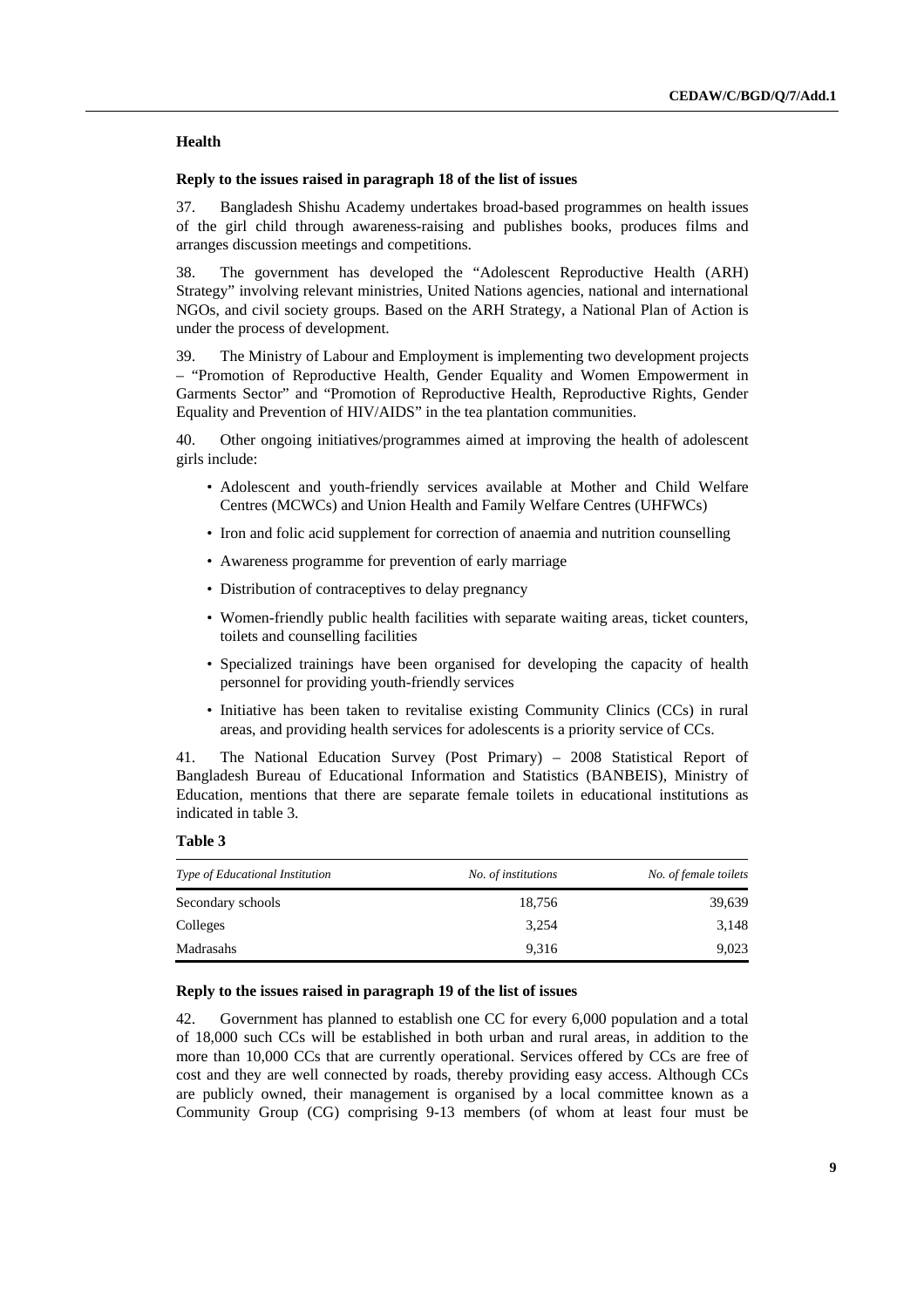women). A CG has a chairperson and two vice chairpersons, of whom at least one must be a woman.

## **Reply to the issues raised in paragraph 20 of the list of issues**

43. The maternal mortality ratio (MMR) decreased from 3.51 per 1,000 live births in 2007 to 3.48 in 2008. MMR in rural areas (3.93) is nearly 40 per cent higher than that in urban areas (2.42).

#### **Economic and social life**

## **Reply to the issues raised in paragraph 21 of the list of issues**

44. Various public, non-government and private organizations have been implementing projects and programmes that support small and medium-sized enterprises (SMEs) through provision of financial and technical assistance. A few examples are mentioned below.

45. The SME Foundation has provided credit wholesaling support through low interest (9 per cent on reducing balance) loans to women entrepreneurs for manufacturing enterprises from a commercial bank (Mutual Trust Bank's Gunabati scheme) and from a non-banking financial institution (MIDAS). Loan sizes vary from Tk.50,000 to 750,000. A similar scheme is operated by Bangladesh Bank at a 10 per cent interest rate where the loan size varies from Tk.50,000 to 5 million.

46. Grameen Bank provided microenterprise loans to 272,308 women in 2007 with an average amount of loan at Tk.22,842.

47. Jatiyo Mohila Sangstha (JMS) under MoWCA has been operating a microcredit programme with a revolving loan fund of Tk.12 million received as grant from the government. The main objective of this programme is to enable the rural and urban poor disadvantaged (including ethnic and minority) women to become self-reliant. The programme covers all 64 districts and the amount of credit ranges from Tk.5,000 to Tk.20,000. So far, Tk.25.42 million has been distributed among 4,897 women (comprising 4,375 in rural and 522 in urban areas).

48. JMS is also operating another microcredit programme with a revolving loan fund of Tk.135 million received as grant from the government. The main objective of this programme is to support self-employment of poor and distressed women. The programme covers 58 districts and amount of credit ranges from Tk.5,000 to Tk.15,000. So far, Tk.268.1 million has been distributed among 26,003 women.

49. Another credit programme of MoWCA offers low interest (5 per cent) and a loan up to Tk.15,000 for two years. The beneficiaries are rural destitute women and until March 2010, a total of 71,042 women have taken loan under this programme. This programme is being implemented in all 64 districts and the beneficiaries are also made aware of the use of sanitary latrines, sending their children to school, birth registration, primary health care, immunization, use of safe water, dowry, and prevention of child marriage.

50. The SME Foundation has supported skill training of women entrepreneurs through outsourcing to several business membership organizations such as National Association of Small and Cottage Industries of Bangladesh (NASCIB), Bangladesh Women Chamber of Commerce and Industry (BWCCI), Chittagong Women Chamber of Commerce and Industry (CWCCI), Banglacraft, Women Entrepreneur Association of Bangladesh (WEAB) etc. Various trades were covered including fashion design, beauty parlour and beautician, agro processing, leather, business management etc.

51. The Department of Women Affairs (DWA), under MoWCA, operates the National Women Training and Development Academy that has provided skills training to 173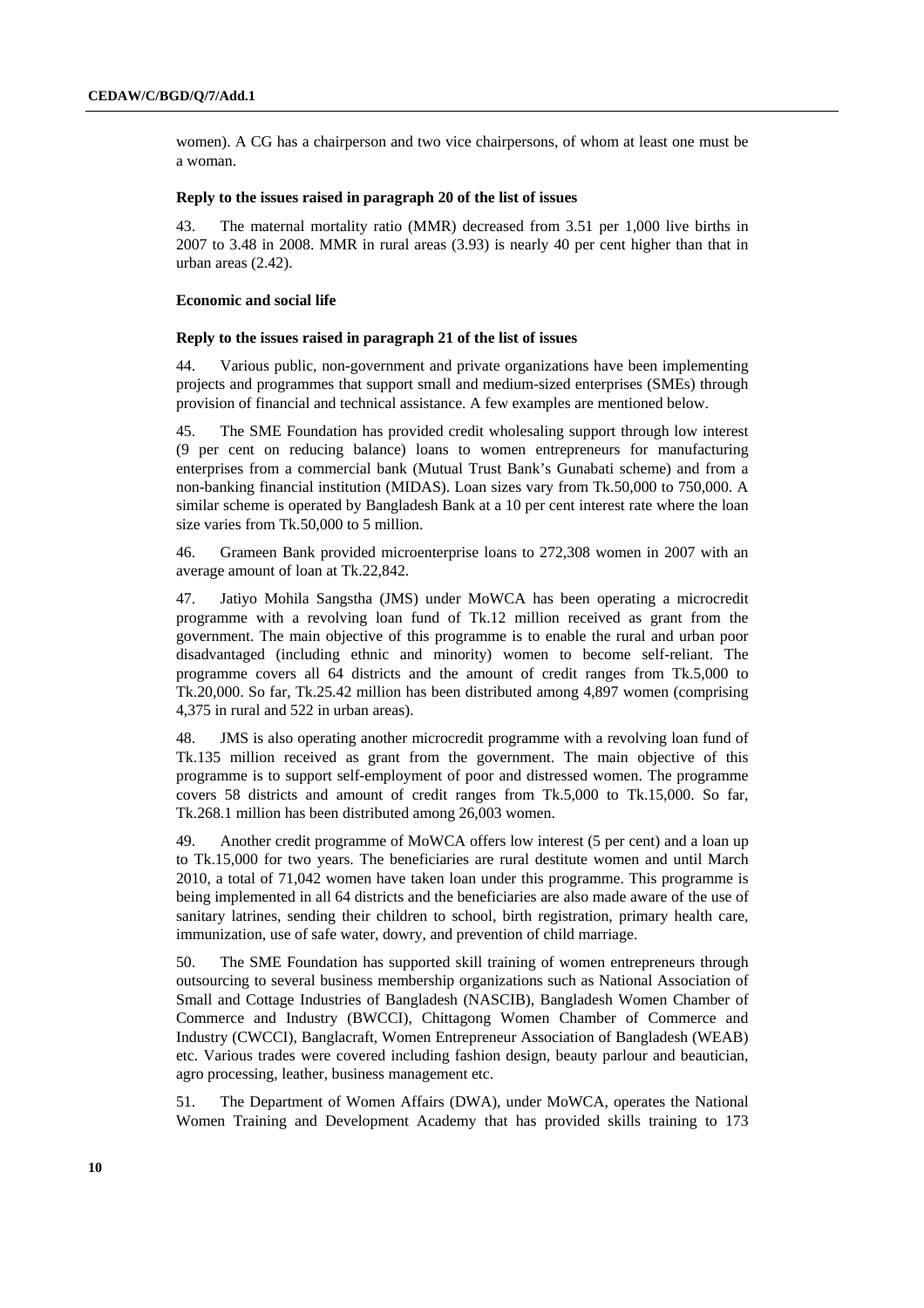officials and staff. In addition, it has trained 178 women in different vocations. DWA also has six training centres around the country that provides skills training on several trades including agriculture and handicrafts. The computer training centre of DWA has trained 78 women during FY 2009-2010 on computer, graphic design and statistical database.

52. Training centres located in all 64 districts and in 136 upazilas provide training on tailoring for self reliance of women who also receive a daily allowance.

53. JMS provides vocational training to 27,600 poor, unemployed and destitute women through 46 training centres on sewing and embroidery, block-batik and screen print, embroidered quilt and cutting, poultry rearing, food processing and preservation, leather goods, soap and candle making, book binding and packaging, mobile phone repair etc. JMS also provides training on computer and information communication to literate unemployed women. Such training is provided through training centres in 30 districts and 1,200 women have been trained.

54. The Ministry of Labour and Employment has set up five Technical Training Centres (TTCs) in divisional cities exclusively for women where 5,000 women trainees are enrolled every year. In addition, the Sheikh Fajiluten Nesa Mujib TTC at the district level has been imparting training to 2,000 women every year.

55. The Small and Cottage Industries Training Institute (SCITI) under the Bangladesh Small and Cottage Industries Corporation (BSCIC), Ministry of Industry, has provided skills training to 6,151 women entrepreneurs on management improvement issues.

56. BSCIC has been implementing a project entitled "Programme for Women Entrepreneurs" that has trained 104,000 women through 50 centres across the country.

57. The BSCIC Design Centre has provided skills development training to 22,459 women, of whom 48 per cent are now entrepreneurs.

58. The Bangladesh Industrial and Technical Assistance Centre (BITAC), under the Ministry of Industry, is implementing a project to train 4,000 destitute and disadvantaged women.

59. The Bangladesh Computer Council, under the Ministry of Science, Information and Communication Technology, regularly organizes training for women and up to now, 360 women have been trained.

60. The Directorate of Livestock Services (DLS), under the Ministry of Fisheries and Livestock, has plans to train 156,224 women farmers on livestock rearing (cow, buffalo, goat, sheep) during 2011-2012. DLS would also train 17,721 women poultry farmers during the same period.

61. The Bangladesh Sericulture Board and Bangladesh Sericulture Research and Training Institute, under the Ministry of Textile and Jute, have been imparting training to women.

62. The Bangladesh National Social Welfare Council, under the Ministry of Social Welfare, has arranged skills training for voluntary organizations through which 146 female have been trained during FYs 2005-2009.

63. The SME Foundation has organized training in the Chittagong Hill Tracts (Rangamati and Khagrachari) for indigenous women on entrepreneurship development and business management.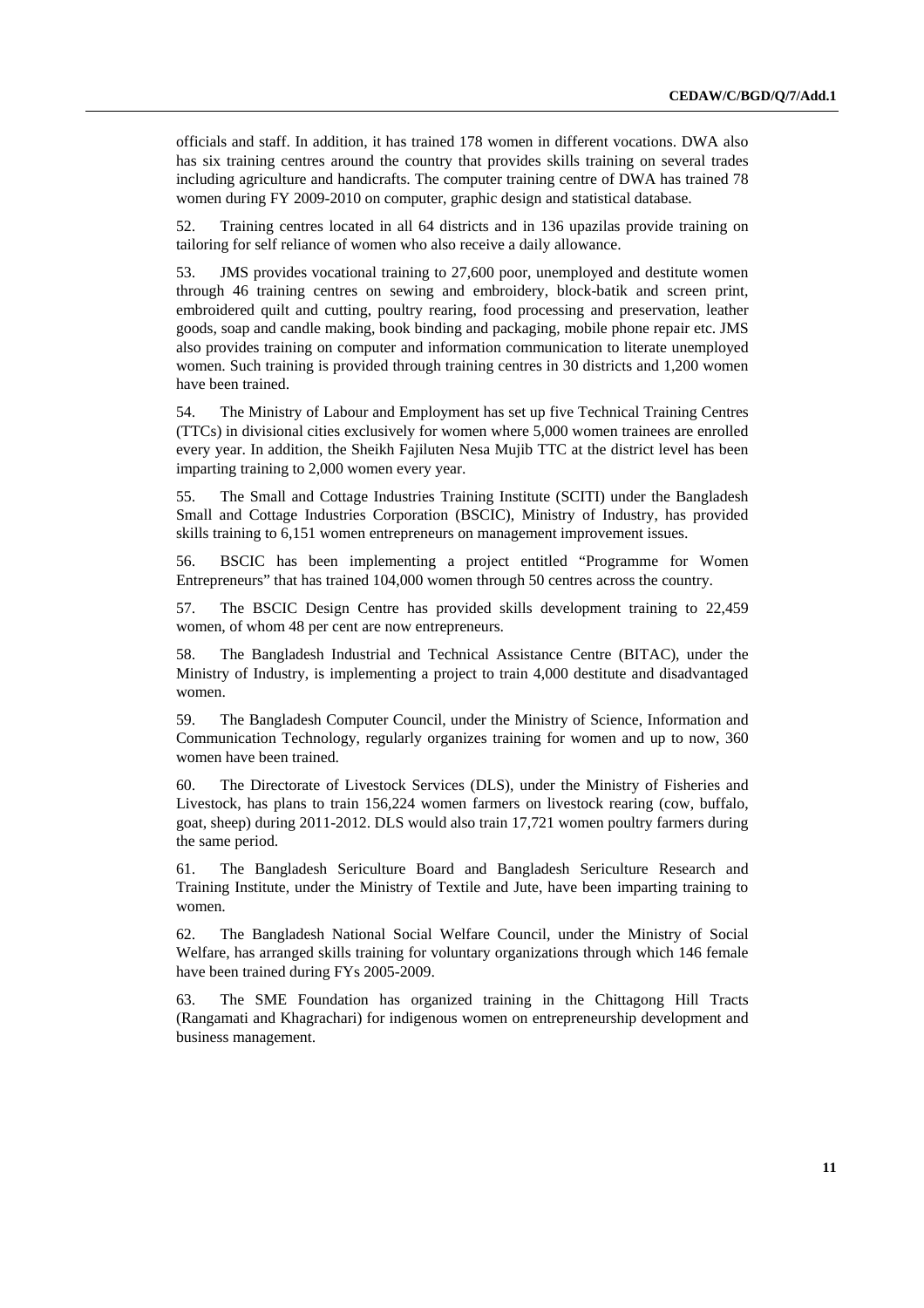#### **Reply to the issues raised in paragraph 22 of the list of issues**

64. The success of certain programmes, namely, the Widow Allowance; Elderly Persons Allowance; Maternity and Lactating Mothers allowances and allowances for persons with disabilities, can be measured as follows.

65. Widow Allowance – This programme supports destitute and widowed women living in wards of pourashavas (municipalities) and unions by providing Tk.300 per month. During FY 2009-2010, a total of 920,000 women were covered under the programme with an allocation of Tk.3,312 million.

66. Old Age Allowance was initiated in 2003-2004 and is provided to over 2 million persons above 65 years of age of whom half are women. Most of the allowance is spent on food and health care. Some recipients have built up assets such as poultry and livestock to generate income for their households.

67. Allowance for Distressed Disabled Persons is provided to 200,000 persons who are given Tk.220 per month.

68. As per the draft National Labour Policy 2010, government will put special emphasis on social security of disadvantaged, disabled, elderly women workers.

69. Maternity Allowance – This programme was initiated in 2007 by MoWCA to reduce the mortality rate of poor mothers and children, and to promote breast-feeding. The support is provided over a two-year cycle, and in FY 2007-2008, as many as 45,000 poor pregnant women were each given Tk.350 per month. The number of beneficiaries will be further increased to 88,000 during FY 2010-2011.

70. Lactating Mother Allowance – This programme was initiated by DWA and provides Tk.350 per month for improvement of health status of a lactating mother and her children. The beneficiaries are women garment workers of Dhaka city.

## **Reply to the issues raised in paragraph 23 of the list of issues**

71. MoWCA is making a special drive to create market linkages for women at the grassroots level.

## **Equality before the law and in civil matters**

## **Reply to the issues raised in paragraph 24 of the list of issues**

72. The cabinet approved the Citizenship (Amendment) Act, 2009 with a provision to award citizenship to children of any Bangladeshi woman married to a foreigner. Under the amended law, now children of a Bangladeshi woman married to a foreigner will be entitled to obtain Bangladeshi citizenship. According to the clause No. 5 of the 1951 Citizenship Act, only children of a Bangladeshi man married to a foreign woman was eligible to get citizenship of Bangladesh, and this has been amended by the cabinet in its meeting held on 11 February 2009.

73. The case of transmitting Bangladeshi citizenship to a woman's foreign husband is still under process.

## **Reply to the issues raised in paragraph 26 of the list of issues**

74. As per existing laws, women have the right to administer property solely owned or inherited by them without interference or consent by a male.

75. Restrictions to administer property are the same for women and men in case of jointly owned, inherited or leased property.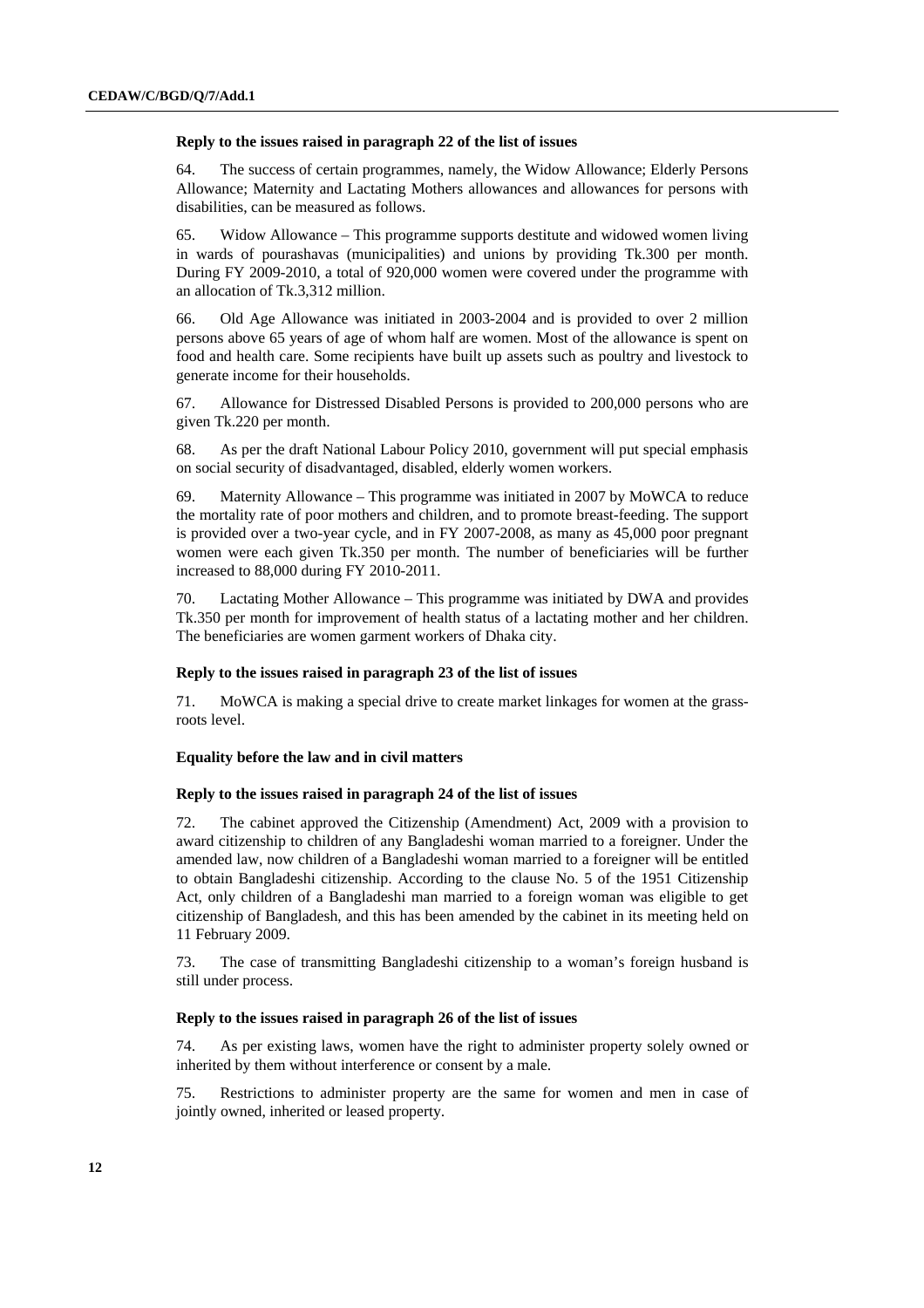#### **Rural, older and other disadvantaged women**

## **Reply to the issues raised in paragraph 27 of the list of issues**

76. According to the Sample Vital Registration System (SVRS) 2007, Bangladesh Bureau of Statistics (BBS), the crude disability rate per 1,000 population was 8.63 for rural women and 6.24 for urban women. The prevalence of disability per 1,000 population for women was 8.04. In terms of age-specific disability rate per 1,000 population for women, it was found that the age group of 60 years and above had the highest rate of 46.40.

77. NSPAR II mentions the following proposed actions in the health sector with regard to persons with disabilities:

- Strengthen early detection of symptoms of disability and provide primary medical rehabilitation
- Undertake a nutrition programme for pregnant women
- Appoint trainee doctors, nurses and other caregivers to deal with disability issues
- Introduce support services of assistive devices and equipment at the health centres
- 78. Education benefits that can be accessed by disadvantaged women and girls include:
	- Stipend programme for students with disabilities
	- Socio-economic training centres for women
	- Vocational training and production centre for destitute women
	- Training and rehabilitation centres for socially disadvantaged girls

79. NSAPR II mentions that measures will be taken so that persons with disabilities can have access to all information and communication facilities, educational services in special and integrated schools, and vocational rehabilitation.

80. Various kinds of social benefits that can be accessed by disadvantaged women, including older women are mentioned below:

- Old Age Allowance was initiated in 2003-2004 and is provided to over 2 million persons above 65 years of age of whom half are women. Most of the allowance is spent on food and health care. Some recipients have built up assets such as poultry and livestock to generate income for their households.
- Allowance for Distressed Disabled Persons is provided to 200,000 persons who are given Tk.220 per month.
- Allowance for Distressed freedom fighters
- Safe custody for women and adolescent girls (safe home)
- Programme for socially disadvantaged women (sex workers)

81. NSAPR II mentions that services like the fitting of artificial aids and appliances, and microcredit will be provided to persons with disabilities through community based rehabilitation (CBR) programmes in rural areas.

82. As per the draft National Labour Policy 2010, government will put special emphasis on social security of disadvantaged, disabled and elderly women workers.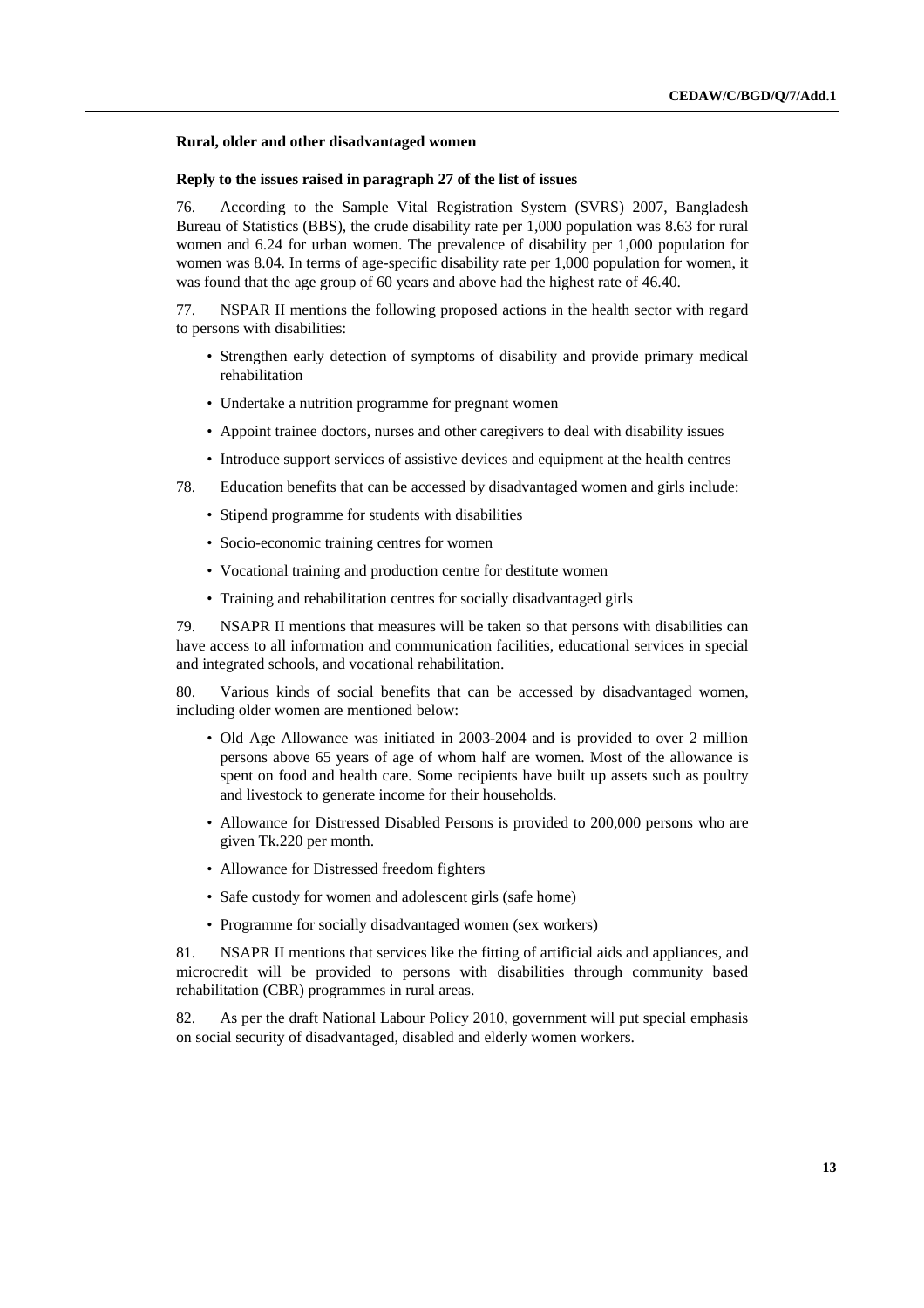#### **Minority and indigenous women**

## **Reply to the issues raised in paragraph 28 of the list of issues**

83. NSAPR II has proposed actions to support disadvantaged and extreme poor groups (such as laundry workers, cobblers, hair dressers and other traditional low caste persons) who are subject to social injustice and are marginalised. These actions include housing facilities (through allotment of government land under on going settlement project), and coordination and monitoring (by local government bodies and NGOs to enable these persons to participate in development activities).

84. NSAPR II has identified the following major areas of intervention with regard to addressing the issues of indigenous communities:

- Implementation of Declaration on the Rights of Indigenous Peoples (2007) and ratification of International Labour Convention No. 169
- Rights on land through formulation of land policy and a secure land tenure system
- Empowering indigenous community
- Human development programme
- Language and children's access to education
- Electrification and telecommunication
- Safety nets and food assistance programmes
- Rural development and non-farm economic activities
- Expansion of microcredit
- Development of tourism

85. The Ministry of Chittagong Hill Tracts Affairs along with the other line ministries of the government are implementing various regular activities and development projects in the area that benefit indigenous women through provision of social services. Some of these projects are as follows:

- Social development project implemented by the CHT Development Board (preprimary education, primary and secondary education, development of natural water sources, distribution of slab latrines, training of para workers)
- Rural development project implemented by the Regional Council
- Promotion of development and confidence building implemented by the United Nations Development Programme (UNDP) (building capacity and enhancing the role of CHT institutions in support of multi-community development, facilitating community empowerment process for self-reliance, facilitating confidence building to solve long standing problems towards development and sustainability in the CHT)
- Block allocation for CHT Development Board
- Block allocation for Local Government Councils
- Regular activities of Government of Bangladesh agencies such as Power Development Board, Department of Agricultural Extension, Local Government Engineering Department, Department of Public Health Engineering, Bangladesh Small and Cottage Industries Corporation, National Sports Council, Bangladesh Sericulture Board, Bangladesh Sericulture Research and Training Institute, Department of Social Services, Bangladesh Rural Development Board, Bangladesh